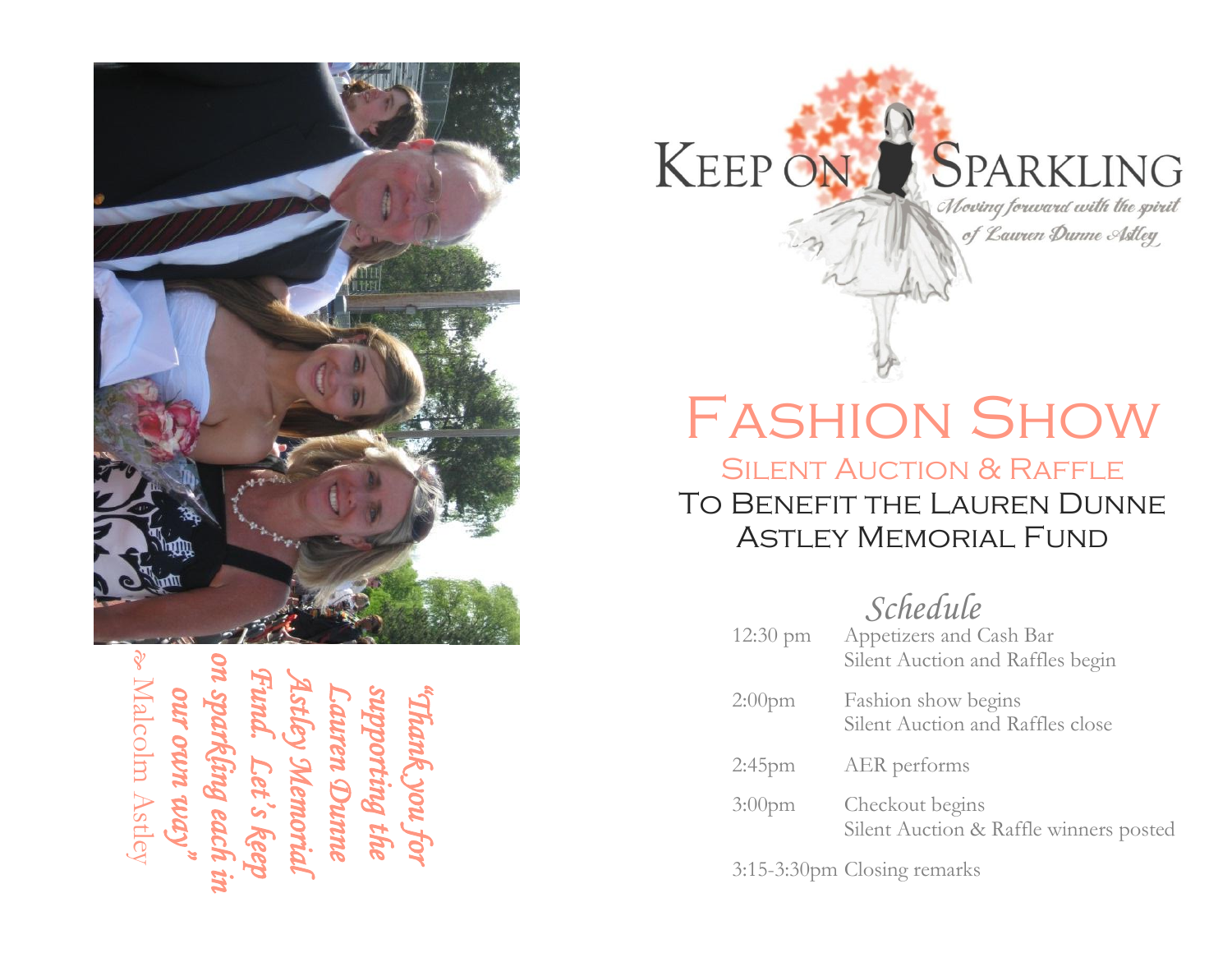## **Lauren Dunne Astley Memorial Fund**



The Fund's mission is to promote dynamic educational programs, particularly those in the areas of the development of healthy teen relationships, the arts, and community service. Lauren was a selfpossessed young woman of energy, hope, and caring, who lived her life with laughter and to the fullest. Lauren Dunne Astley, 18, died on Monday, July 4, 2011, in Wayland, MA.

Lauren's parents are focused on how each of us can work together to change our communities so that tragedies like this are avoided in the future; that the environment our children go to school in will be a safer, less violent and more accepting one. This fund will support educational opportunities through the schools in our community to try to teach children early about healthy teen relationships, signs of troubled behavior, and self-esteem. Lauren was also a gifted musician, so the fund will also support others in their pursuit of the arts.

Lauren was very considerate of others and consistently gave of her time and resources to help those less fortunate. She went to help victims of Katrina on three separate occasions. The fund will support those who wish to follow Lauren's footsteps in supporting others inside and outside of our community.

For more information on the fund please visit the fund's website

**laurendunneastleymemorialfund.org**

### *Thank you* to the following businesses & families for their generous donations and support..

344 Andy and Chris Jenny Andrea O'Neill Avelrill's Shaper Uniforms Barbara Eisenson Beniot, Mizner, Simon & Co. Bosse Boston Foundation Boston Harbor Hotel Boston Post Road Liquors Boston Red Sox Boston Symphony Orchestra Box 109 American Prime Camp Nellie Huckins Cengage Learning Clear Channel - KISS 108 Dan Posetto Dana Jackson Cohen Deborah Sorkin deCordova Sculpture Park and Museum Dee Dee Sall Details, Etc. Dream dinners Encore Etcetera Clothing Fed Ex Kinkos Folio Fine Wine Partners Four Seasons Hotel, Boston Futures Without Violence Gardens by Renee Giangrasso Dental Associates Ginny Meyers Godiva Chocolatier Gold's Gym, Natick Heads 'n Tails Boutique Home Depot Home Helpers Hotel Indigo Boston

Il Capriccio Ristorante & Bar In Vogue It's About Thyme J.Hilburn Jack Daniels Tennessee Honey Janet Wolbarst Photography Jeddie Shaw Karen McCall Photography Kate Batista Kathy Sherry Kathy Steinberg Kim Goodwin Landau Jewelry Leslie Jacques Lia Sophia Jewelry Liz Jones Loews Longfellow club Lori Register Lumina at Longfellow M\*A\*C Cosmetics Natick Mandarin Oriental Hotel Mark and Marana Connaughton Martha Southard Mary Kelly McDonalds Melissa Bennett Mel's Commonwealth Cafe Microsoft Moodz Day Spa & Salon Museum of Fine Arts Mystic Aquarium Nic + Zoe Out of Asia P.F. Chang's China Bistro Pam Grant McGrail Pam Lesser Papagayo Mexican Restaurant

Patron Tequila Pilate Works Inc. Prakash and Asha Savarirayan Prestige Wine Imports Rentals Unlimited Residence Inn by Marroitt Russell's Flower Garden Salt Box Farm Sandy Burr Country Club Sandy Peckham Sara Cambell Sea Dog Restaurant Sheryl Simon Somberby's Hair Salon SP Landscaping Stella Dot Jewelry Stephanie Hastings Sylvia Greene The Body Shop The Boston Celtics The Cheesecake Factory The Dudley Chateau The Frieling Family The Institute of Contemporary Art The Polizzoti Family The Samuels Family The Wayland Community Pool Todd Gutner Tracie Chinetti Village Bank Wayland Fire Department Wayland Pack and Ship Wayland Police Wayland Wine & Spirits Wendy and Michael Price Wendy Price Zipcar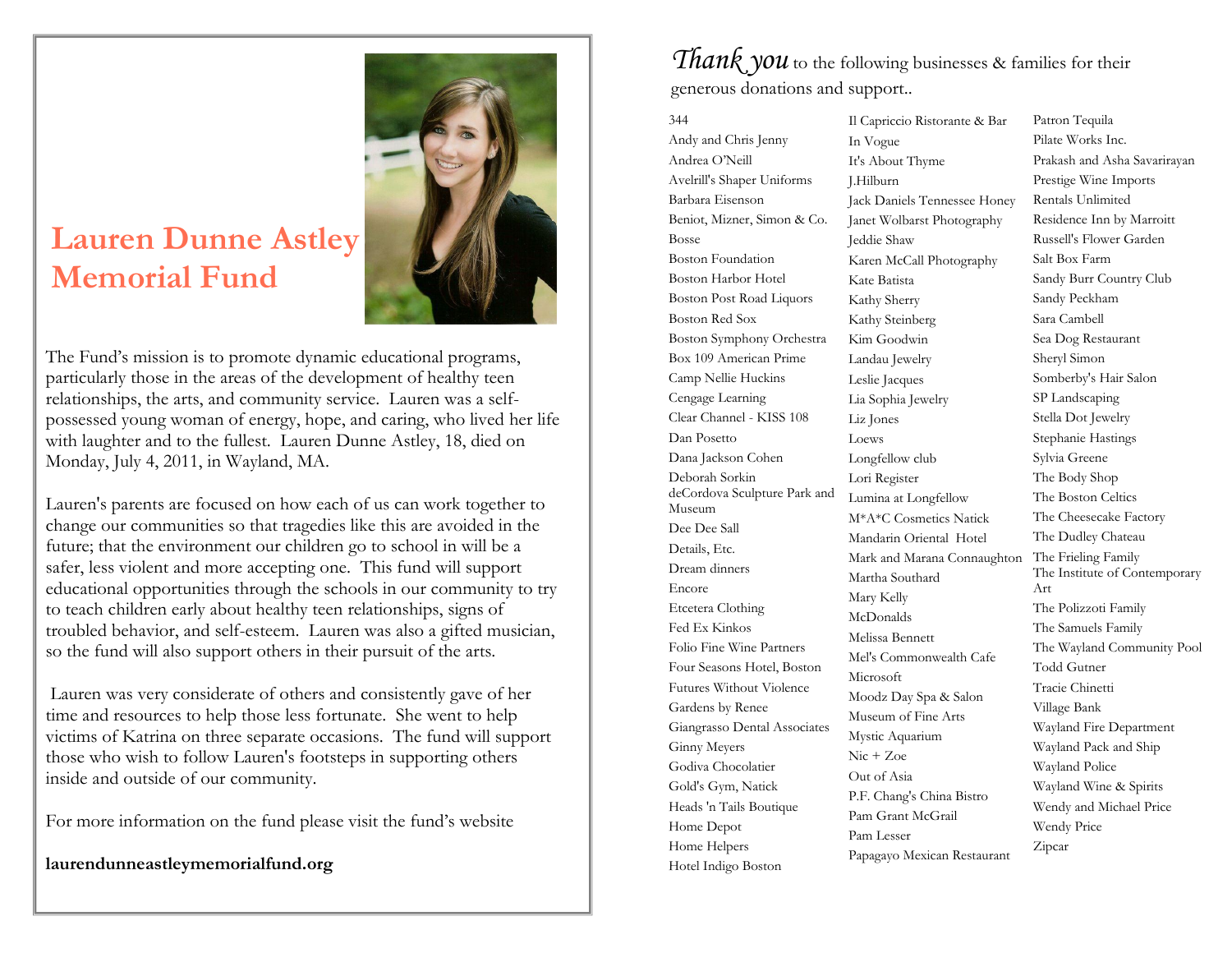## *Thank You to Our Sponsors*





## *Rules of the Silent Auction*

- To bid, simply write your name, phone number and dollar amount on the bid sheets. Each new bid must be no less than the minimum bid increment shown on each sheet.
- Bid as often and on as many items as you wish. You may want to return to an item of interest to check on your last bid, to ensure placing the winning bid.
- Bids may not be withdrawn once they have been entered on the bid sheet. A bid is your obligation to buy.
- The silent auction will close at 2 pm. When the closing announcement is made, you must drop your pencils. Bids submitted after the close of the silent auction will not be honored.
- All bids are binding. The highest bidder listed on the bid sheet will be deemed the winner of the item.

## *Paying for your Auction items:*

After the auction closes totals will be tallied for each bidder. You may go to the checkout table(s) to receive your itemized bill. You can pay for your items with cash, check or credit card. All merchandise must be taken with you when you leave.

### *Silent Auction Items*

### **1. Waterville Valley, N.H. Weeklong Getaway**

Forest Rim Condominium located right behind the Waterville Sports Center and a 5 minute walk to the Town Center. Enjoy a completely furnished condominium including; fully equipped kitchen, two bedrooms, loft with vaulted ceiling, two full baths, Jacuzzi, fireplace and laundry.

 Beautiful mountain views from upper floor, deck with gas grill, ski storage and prep room. Enjoy family time, a romantic getaway, grab a few friends, or enjoy some solitude and appreciate the lovely setting of Waterville Valley. **Donated by: Wendy and Michael Price Value: \$1000**

### **2. 2 Tickets for the Boston Bruins, Game 17 vs. Florida, 12.8.11**

2 Loge Level Seats to see the Stanley Cup Champions versus Florida on Thursday, December 8th, 2011 at 7:00PM, TD Garden. **Donated by: Prestige Wine Imports Face Value: \$250**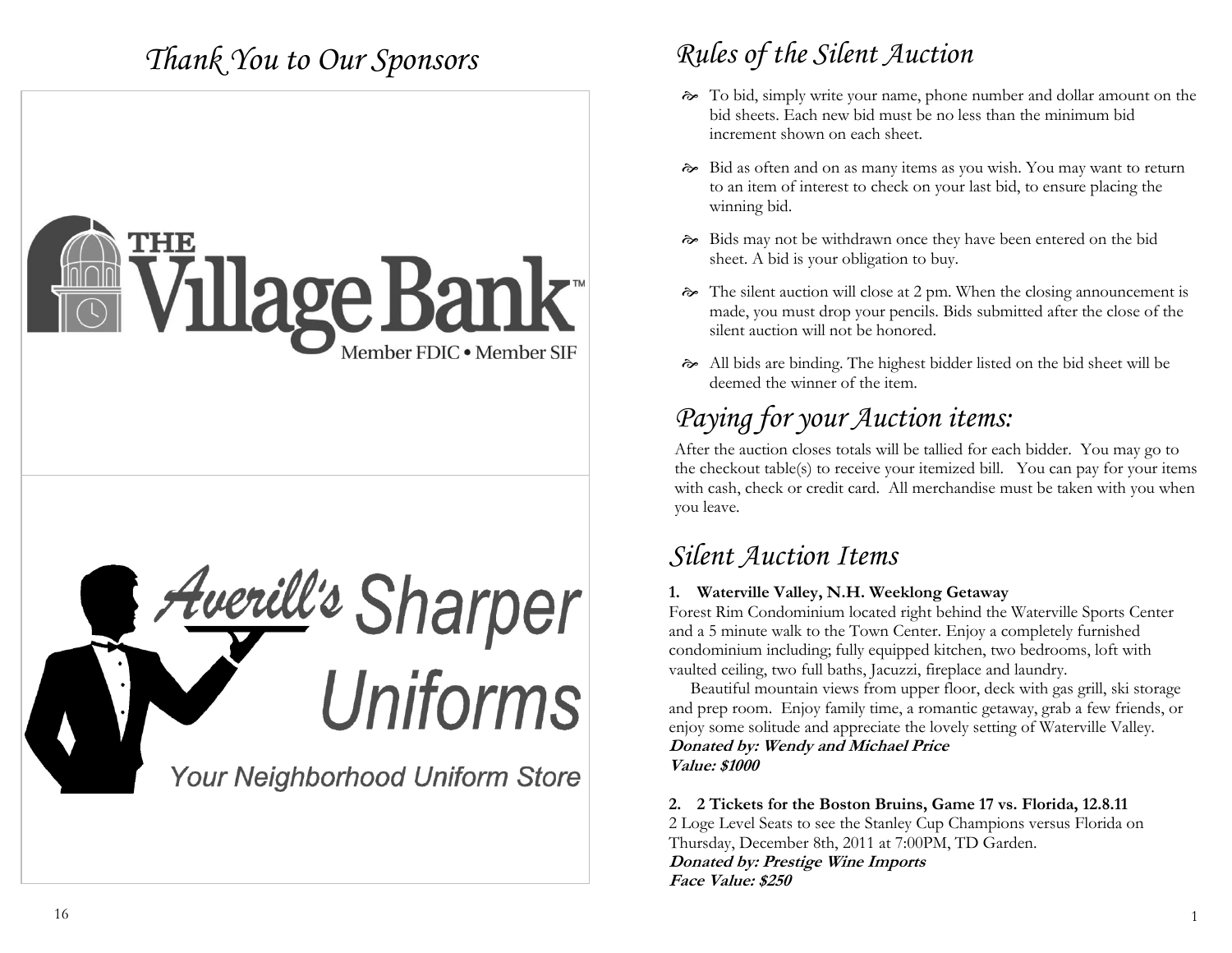## *Thank You to Our Sponsors*

### **3. Jingle Ball Tickets for Two, 12-8-11**

HOTTEST tickets in town - KISS 108 FM Jingle Ball Concert: featuring Pitbull, Kelly Clarkson, LMFAO, Joe Jonas, Demi Lovato & Cobra Startship. Thursday, December 8th, 2011 at 7:00 pm at the Tsongas Arena, Lowell, MA. **Donated by: Clear Channel - KISS 108 Value: Priceless these tickets cannot be bought**

### **4. Fire Chief for a Day**

Have you ever longed to ride a big, red fire truck? Now you have the opportunity to make that dream come true! Ride alongside Fire Chief Loomer aboard a Fire Services apparatus throughout your neighborhood, along with a private tour of the Fire Station, sit behind the Chief's desk and a chance to meet the crew of the Fire Department.

**Donated by: Wayland Fire Department Value: Priceless**

### **5. Snow Day Soup Basket**

A Basket full of all you will need to make a meal for friends and relatives. Complete with Hand Hammered Cooper Ruffino 5.5 QT Casserole, 4 bowls, ladle, mulling spices and soup cookbook.

**Donated by: Wayland Book Club Value: \$600**

### **6. An Evening of Wine Tasting and Worldly Tapas for Six**

Don't miss this unique opportunity to host your own private wine and food pairing! This special evening brings together wine professional, Marisa Sebastianelli, with It's About Thyme, LLC personal chef, Larissa Markarian. Enjoy a selection of internationally inspired plates matched with a selection of wines from Folio Fine Wine Partners. The wines will be selected specifically to compliment Chef Larissa's Tapas dishes. Marisa will lead you and your guests through the tasting, discussing the different wines and the reasons why they were selected to accompany each dish. As all dishes will be prepared in your home on the day of the event, please afford 2-3 hours for advance preparation. This evening is designed for 6 people, fewer if you choose.

**Donated By: Folio Fine Wine Partners & It's About Thyme Value: \$550**

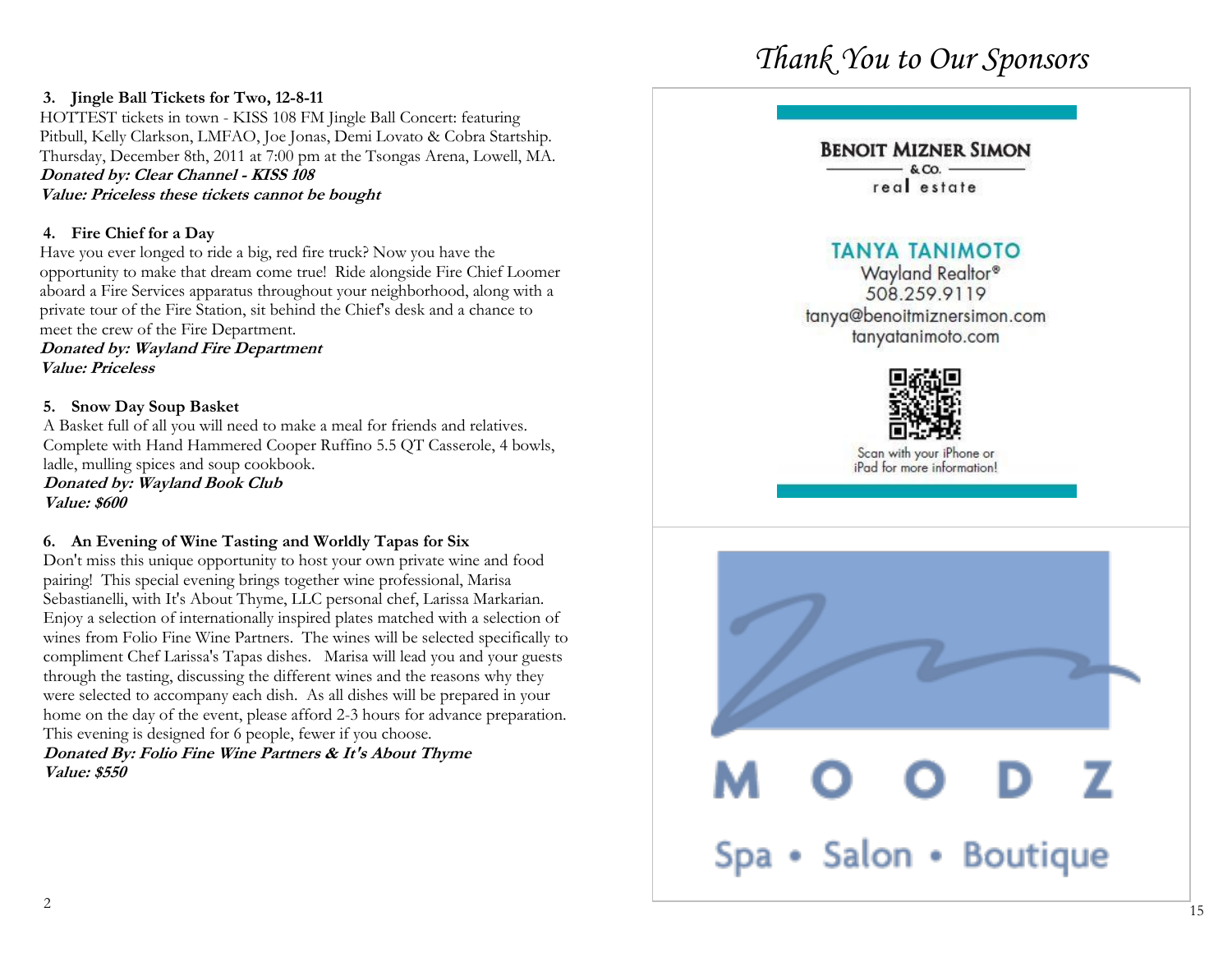# **DJ Sam Seng**



DJ Sam Seng will provide the music for today's event. Sam and Lauren were tennis partners at Longfellow for many years. Sam is originally from Sudbury Massachusetts and now resides in New York City.

You can find him on Face book or at his website: [http://www.djsamseng.com/#](http://www.djsamseng.com/)

### *Thank you to our Volunteers Chair Persons*

Alison Stowell Angela Zachery Crista Oppenheim

### *Committee*

Abby Brogan Jeanne Hannlon

Jennifer Todd Lauren Reynolds Liz Ryan Nell Getz Marisa Sebastianelli Teresa Newton- Moineau

### **7. Golf for Four at Sandy Burr & Patron Tequila Golf Gear**

Enjoy a free round of golf for 4 at Sandy Burr Country Club in Wayland. While you are golfing you can show off your new gear from Patron Tequila, including a black Vaporlite Ogio Golf Bag, a pack of 12 Titleist Pro-V1 Golf Balls, a Mens Extra Large Green Nike Dri-Fit Golf Shirt and a white Patron Tequila golf hat. For your post game cocktails, we have included a mini cocktail shaker and a sampler pack of Patron Tequilas including their Silver, Reposado and Anejo Tequilas.

### **Donated by: Sandy Burr Country Club & Patron Tequila Value: \$500**

### **8. Overnight Stay at Hotel Indigo & Dinner at BOKX 109 American Prime**

A unique and inspiring one night stay at Hotel Indigo. Escape to relaxing ecofriendly accommodations that offer an inviting change of pace from the downtown Boston scene. Included in your stay is dinner at BOKX 109 American Prime. Chef Jarrod Moiles takes the most local farm to table ingredients and choicest selection of all natural meats and fish and celebrate quality recipes that will leave you satisfied, healthy and eager to return. **Donated By: Hotel Indigo & BOKX 109 American Prime Value: \$400**

### **9. Ride in a Police car**

The Wayland Police Chief, Robert Irving will pick up your child and 3 friends and take them to school in a REAL Police Car. It's sure to be a memorable experience.

**Donated by: Wayland Police Department Value: Priceless**

### **10. Mackenzie-Childs Ceramic Set**

Individuality is the evidence of the artisan's hand; this is what makes each piece a one-of-a kind work of beauty and grace. Stains and glazes are painted on by hand, not by machine. MacKenzie-Childs designs are alive with individuality. This set includes 3 tall canisters, 10 assorted dinner plates & milk and sugar set. **Donated by: Liz Jones Value: \$1000**

### **11. Two Week Session for 4th or 5th grader at Camp Nellie Huckins**

During this 2 week session girls will enjoy a delightful summer filled with fun activities at Camp Nellie Huckins. They will have the time of their life swimming, perfecting their archery skills doing arts and crafts and swimming during their stay at summer camp.

**Donated by: Camp Nellie Huckins Value: \$1015**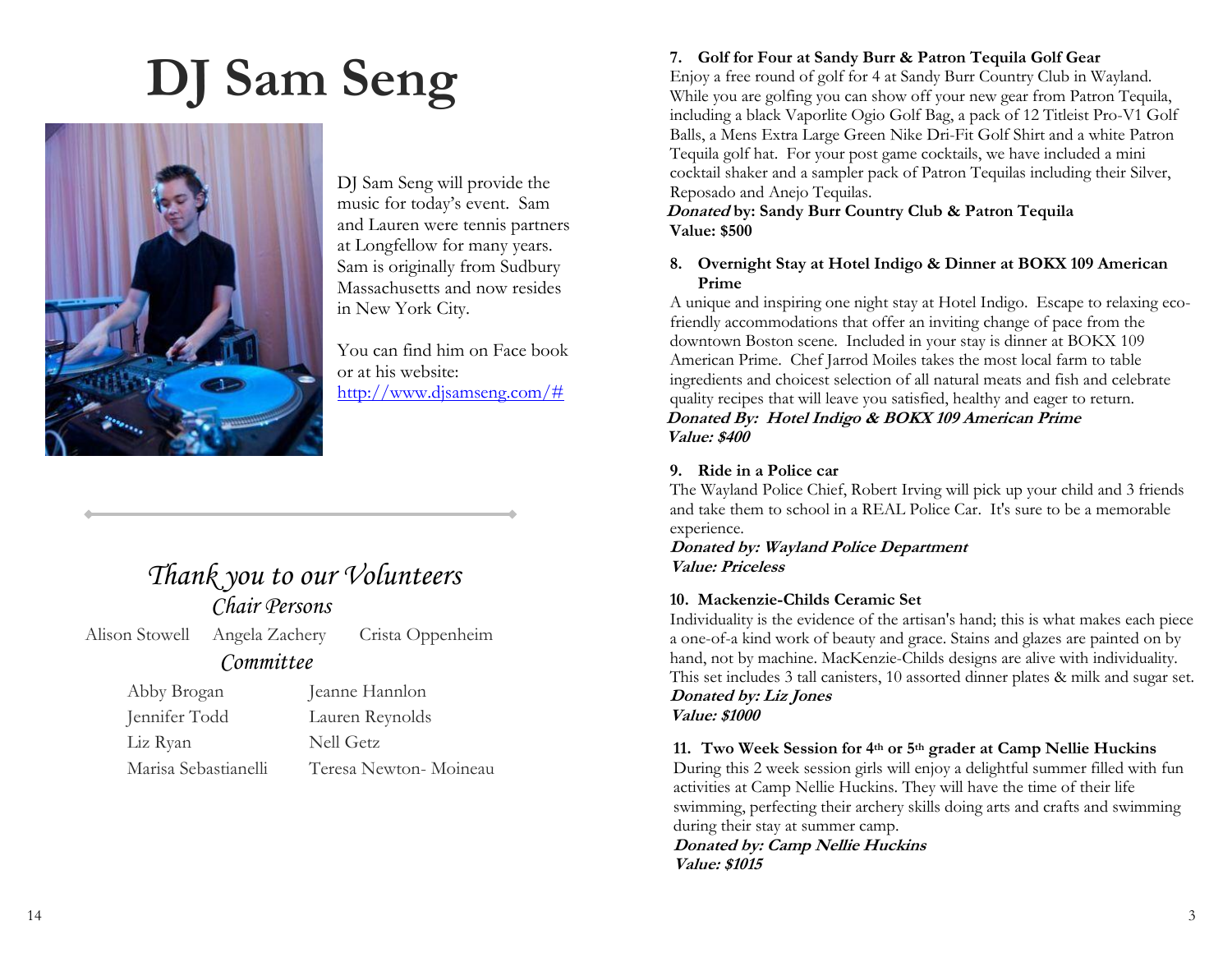### **12. The Boston Celtics Fan Package**

This Boston Celtics Fan Package includes 2 Loge Level tickets to a Boston Celtics regular season game during the 2011-2012 season, as well as a framed and autographed picture of Doc Rivers. Watch the game in true Celtics style with your new Vineyard Vines Celtics Tie. You can carry home your fan package in a special Celtics Tote Bag from Vineyard Vines.

### **Donated by: The Boston Celtics Value: \$1000**

### **13. Dinner Party for 6 in your home with Chef Ben Elliott**

Invite over some friends and be prepared for one of the best meals of your life! This dinner party for 6 will truly be a night to remember. Chef Ben Elliott, of Salt Box Farm in Concord, will prepare a four course meal in your home, complete with wines to complement each course. Ben blends classical French training with his passion for seasonal New England cooking. Approachable, elegant, and of course delicious, Ben's menus are comprised of home-grown, locally-procured, and artisanal ingredients.

Ben T. Elliott has spent the past 18 years honing his culinary skills in some of the country's most celebrated kitchens. From Locke-Ober, Hi-Rise Bakery, and The Catered Affair in Boston, to La Folie and the Fifth Floor under Chef Laurant Gras in San Francisco. Most recently Ben worked directly with James Beard Award-winning chef Barbara Lynch.

**Donated by: Salt Box Farm, Concord, MA Value: \$1000**

### **14. KISS 108 - Matty in the Morning - Private Station Tour for 4**

A behind the scenes tour for you and 4 guests to see the morning show offices, production and newsroom studio. This unique experience will allow you to witnessing how the biggest morning show in Boston operates! **Donated by: KISS 108 Value: Priceless**

### **15. One Year Family Membership at the Wayland Community Pool**

12 Month Annual - Family Membership at the Wayland Community Pool. The Wayland Community Pool consists of a 10 lane, 25 yard lap pool and features two diving boards.

**Donated by: Wayland Community Pool Value: \$1000**

## **Aer**



Aer, featuring 2011 Wayland alumni Carter Schultz and David von Mering, will perform at today's *Keep On Sparkling: Moving Forward With the Spirit of Lauren Dunne Astley*.

On every song, there is an instrumental that is amazing… Aer adds doses of reggae, alternative, hip-hop, electronic, and even a bit of pop" — Good Music All Day

Aer's Extended Play Record ["What You Need"](http://itunes.apple.com/us/album/what-you-need-ep/id472433062) is ranked #44 on iTunes Top 100 Sales.

For more information visit their website: <http://freshaermovement.wordpress.com/>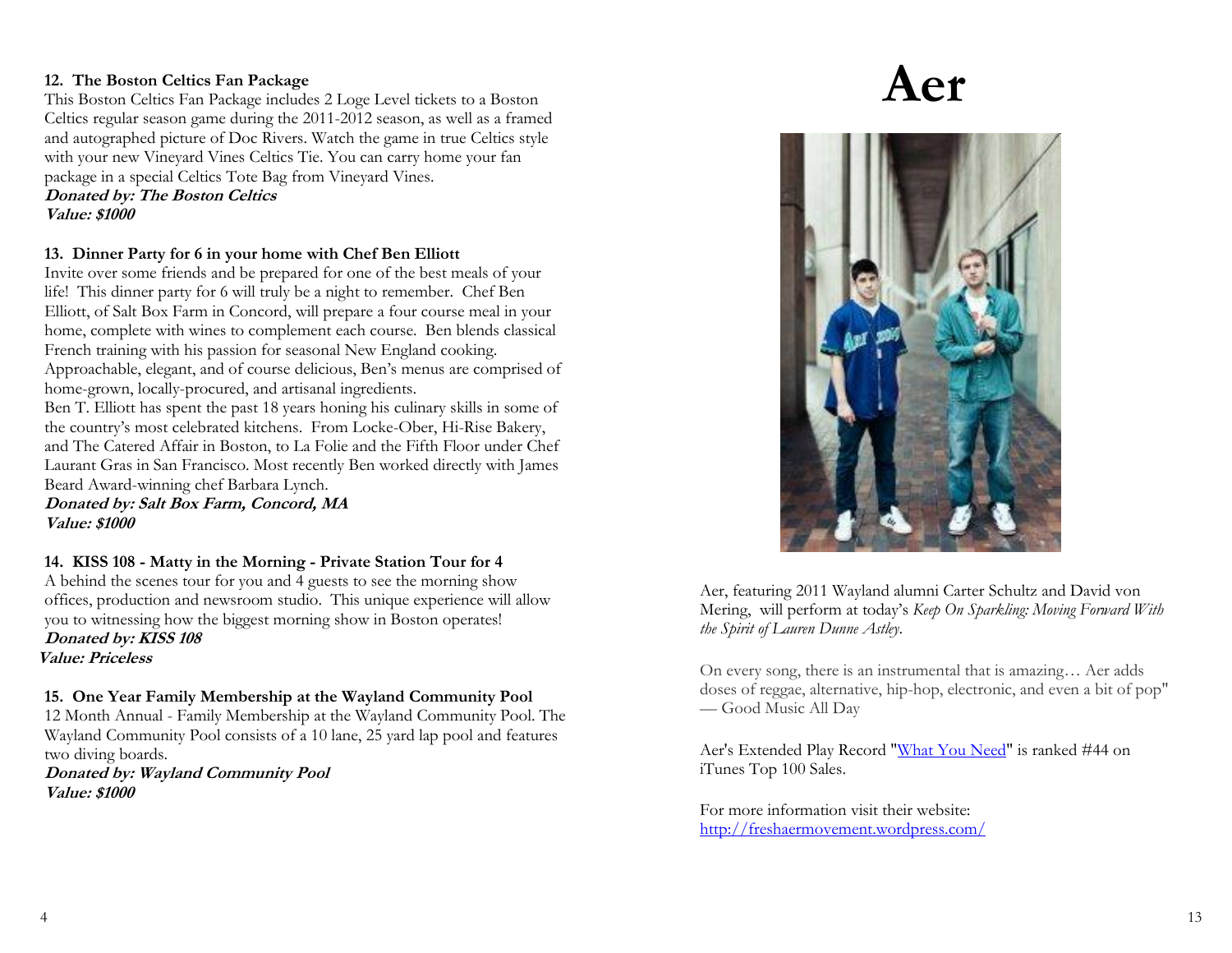## **Brent Zachery**



Brent Zachery will be hosting of the Fashion Show portion of today's event. Brent is one of the top models represented by Ford Models'. Brent has appeared in campaigns for luxury brands such as Tiffany's, Brooks Brothers, Polo Ralph Lauren and Banana Republic.

He has also walked the runway in fashion shows for Ozwald Boateng, Missoni, Hermes, and many others.

Brent was recently named one of the top male supermodels by VMan, and in March 2009, graced the cover of Forbes Life Magazine. He also was photographed in the New York Times Magazine (Fashion of the Times), Town & Country, Men's Health, Esquire, and many others.

Brent has been featured on Target billboards in Times Square in NYC and Los Angeles. He can often be seen in Macy's television commercials and has acted in shows such as Showtime's hit, "Soul Food."

### **16. Bruins Night Out**

Enjoy 2 Loge Level Seats to see the Stanley Cup Champions versus Montreal on Monday, December 19th, 2011 at 7:00PM, TD Garden. Then head over to the Residence Inn by Marriott Boston Harbor on Tudor Wharf in charming Charlestown, MA for an Overnight stay with breakfast for 2. This all-suite hotel is conveniently located within walking distance of downtown Boston, Boston Harbor and TD Garden.

**Donated by: Jack Daniels Tennessee Honey & Residence Inn by Marriott**

### **Value: \$520**

### **17. One Year Membership to Gold's Gym**

One Year Membership to Gold's Gym in either Natick, Ashland, or Millis. At Gold's Gym you'll find all of the latest cardio and strength training equipment along with a dynamic group exercise programs that include classes like yoga, group cycling, mixed martial arts, muscle endurance training and Pilates. Most importantly, you'll find an energetic, supportive environment full of all kinds of people who are committed to achieving their goals.

**Donated By: Gold's Gym Value: \$599**

### **18. Martha's Vineyard Getaway**

Enjoy a long weekend or mid-week break in scenic Martha's Vineyard in a quaint but modern 3 bedroom home for 4-6 people. The package includes 3 days/2 nights in either the Spring or Fall of 2012. This beautiful home is located 1 mile west of Edgartown Center and 2 miles north of South Beach.

### **Donated by: Mark and Marana Connaughton Value: \$700**

### **19. Beluga Whales Up Close for Two at Mystic Aquarium**

Mystic Aquarium offers a way to have an up close visit with a beluga whale without getting wet. During the program you will go onto the exhibit beach to witness a beluga feeding, and learn more about these magnificent animals' special behaviors with only a three-foot-high window separating you from the whale. You may even get a chance to touch the whale! Admission to the Aquarium is included.

**Donated by: Mystic Aquarium Value: \$160**

### **20. 6 Pilates/Power Plate Sessions with Debra Goldman**

Enjoy 6 sessions in a fully equipped private studio containing the most up to date fitness equipment available.

**Donated by: Debra Goldman of Pilate Works Inc. Value: \$500**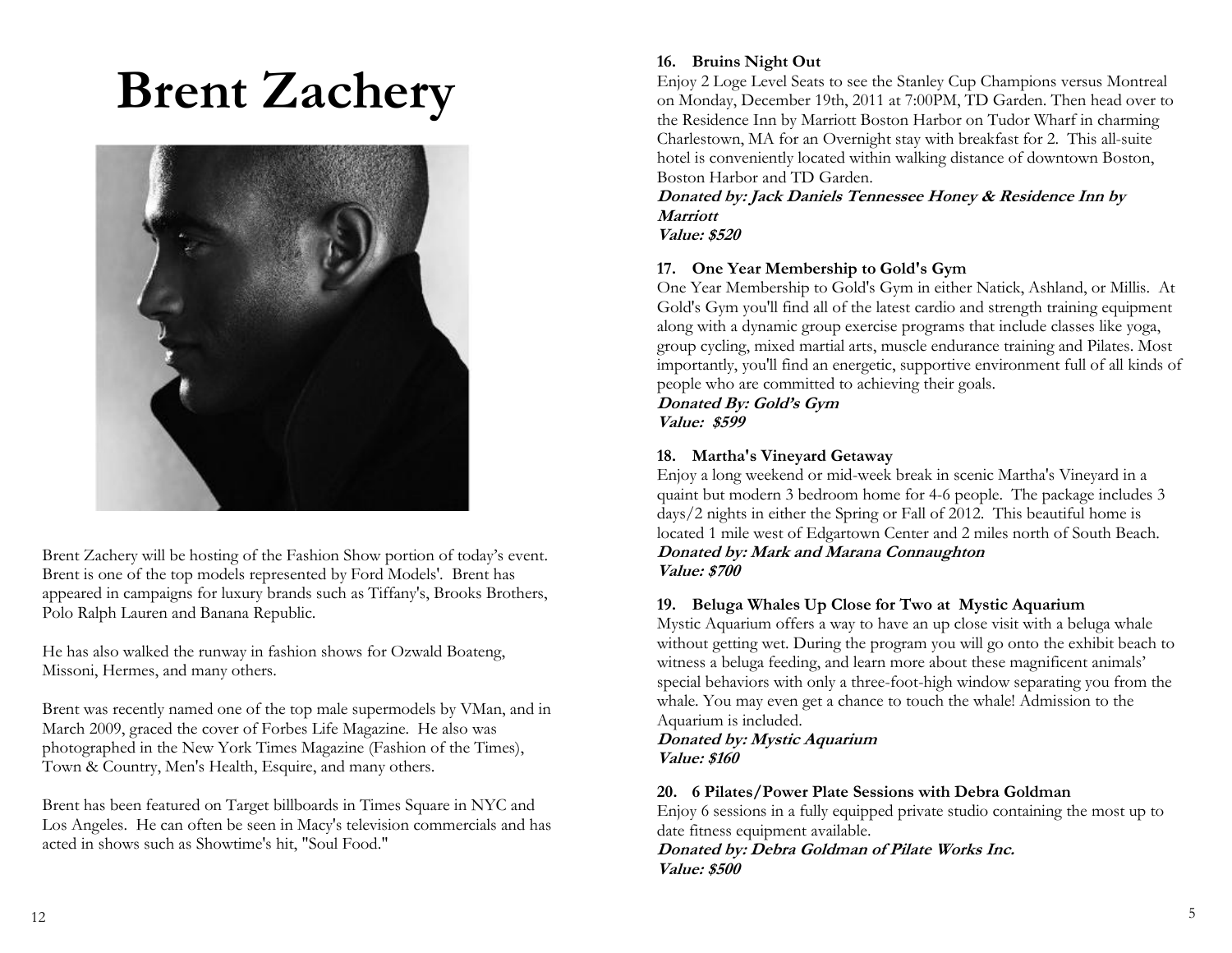### **21. Individual Membership to Longfellow Club**

Longfellow Club is the Metro-West's premier racquet and fitness facility. Whether you are looking for a strength or cardiovascular program, or an afternoon of tennis, followed by a dip in the pool, Longfellow has it for you. **Donated by: Longfellow Club Value: \$1145**

### **22. 5 Course Wine Dinner for Two at Meritage Restaurant**

Overlooking the waterfront from the Boston Harbor Hotel on Rowes Wharf, Meritage showcases Chef Daniel Bruce's dedication to thoughtfully prepared dishes and fresh ingredients. Enjoy spectacular views of the harbor along with exquisitely paired food and wine dishes.

**Donated by: Boston Harbor Hotel Value: \$300**

### **23. Meteorologist for a Day**

Join WBZ meteorologist Todd Gutner for an afternoon at the station! Receive a tour of the weather office, watch him construct graphics for the evening shows, try out your own forecasting skills in front of the weather wall, and then settle-in behind the scenes to watch a live broadcast of the evening news.

**Donated by: Todd Gutner Value: Priceless**

### **24. A One-Night Stay in Deluxe Accommodations at the Four Seasons Hotel, Boston**

Enjoy a night away at the luxurious Four Seasons Hotel, Boston overlooking the Boston Public Gardens. Dine in the award-winning Aujourd'hui or lounge in the Bristol. Swim in the sunlit pool or work out in the high-tech gym. Your stay will be a one-of-a-kind Boston experience!

**Donated By: Four Seasons Hotel, Boston Value: \$700**

### **25. Four Tickets to a Spring Pops Concert**

Continuing a 125-year tradition of bringing the best American music to audiences in New England and across the country, the legendary Boston Pops and conductor Keith Lockhart present a spring season brimming with a rich variety of American popular music and favorite light classics at Symphony Hall in Boston, MA.

**Donated by: Boston Symphony Orchestra Value: \$150**

## **Jonathan Elias**



Jonathan Elias is the host of '*'Keep On Sparkling: Moving Forward With the Spirit of Lauren Dunne Astley'*. For more than 25 years, Jonathan Elias has been an award winning journalist. He anchors WBZ-TV news at 5pm and 5:30pm and he reports for WBZ-TV news at 11pm. Since joining the team in 2007 he has won eight Emmy awards, including Best Anchor and Best Reporter three times.

Elias joined WBZ-TV from KNXV in Phoenix, AZ. While in Phoenix his investigative work won him a George Foster Peabody Award, an Emmy award, a National Headliner Award, and an Investigative Reporters and Editors certificate.

Elias is also involved with the U.S. Military. He serves as the Honorary Commander of Hanscom Air Force Base, and also teaches once a year at the U.S. Army War College in Carlisle, Pennsylvania. He also formed the "Welcome Home Project" to honor and recognize returning veterans from Iraq and Afghanistan, and helped promote awareness about the need to build the World War II Memorial in Washington D.C.

In all, Jonathan Elias has won 2 Peabody Awards, 16 Emmys and more than 15 Associated Press Awards.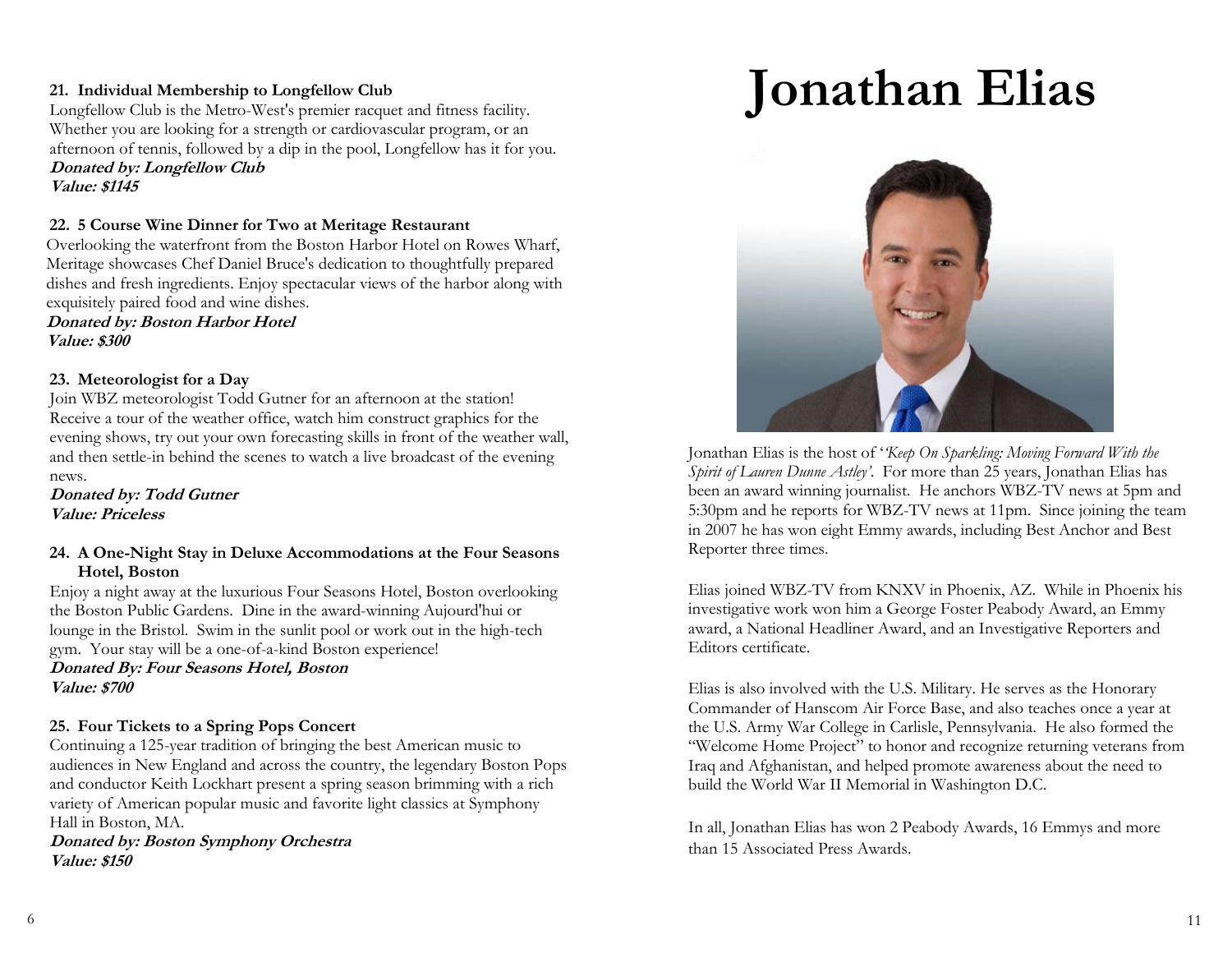- **20 BC Hockey and Dinner at the "Chat"** The Dudley Chateau and The Polizzoti Family
- **21 M\*A\*C Cosmetics Black Box of Cosmetics** M\*A\*C Cosmetics Natick
- **22 Patriots Gift Basket**  Andi and Chris Jenny
- **23 Pamper Yourself Package** Somberby's Hair Salon, In Vogue and Tracie Chinetti
- **24 Lumina at Longfellow 10 Class Card** Lumina at Longfellow
- **25 Zipcar Gift Certificate**  Zipcar Boston
- **26 Pizzapalooza Gift Cards** Steve & Elise Yanoff
- **27 Museum Package** deCordova Sculpture Park and Museum, MFA & ICA/Boston
- **28 Microsoft Game Pack** Microsoft
- **29 \$109 Gift Certificate to J.Hilburn men's clothing** J.Hilburn men's clothing
- **30 Dallas Cowboy football autographed by Tony Romo and Jason Witten** Ryan Family
- **31 \$100 Gift Certificate for Etcetera Clothing and Wardrobe Consultation.** Etcetera Clothing
- **32 3 One on One Training Fitness Classes** Sylvia Greene
- **33 Innuwindow \$200 Gift Card** Dana Jackson Cohen
- **34 Family Four pack to Imax Theatre** Dana Jackson Cohen
- **35 4 Ski Tickets to Wachusett Mountain** Dana Jackson Cohen
- **36 One Semester of Music Together** Kirsten Johnson of Music Together of Wayland/Weston

### **26. Red Sox vs. Yankees game Friday April 20th**

Watch the historic rivalry in person and the first Yankees vs. Red Sox game of the 2012 Season. Includes 4 Grandstand seats.

**Donated by: Boston Red Sox Value: \$200**

### **27. Lunch and Learn Workshop for 4 with Gardens by Renee**

Take a journey from the backyard to the table - LITERALLY! Enjoy this hands-on learning experience. Explore Renee's Gardens while discussing the follow topics: soil, raised bed gardening, seed starting, propagation, and composting. The workshop will include a light lunch from the garden. **Donated by: Gardens by Renee Value: \$200**

### **28. 1 year membership at Lumina Spa**

One year membership for yoga, Pilates, NIA dance, sculpting, and women's fitness area with cardiovascular & strength training machines **Donated by: Lumina at Longfellow Value: \$890**

### **29. Boston College Fan Package**

Two sets of tickets to two different BC sporting events. Four Tickets to BC Basketball vs. Wake Forest on Jan 21 at 12 noon. Four tickets to BC Hockey vs. Vermont on March 3rd at 7pm **Donated by: Dan Posetto Value: \$180**

### **30. Nic + Zoe Clothing for Women**

Hint of Lime reversible top, all around Cardigan, bamboo leaf, and BI-Stretch ankle pant in Wild rice. All pieces available in a variety of sizes. **Donated by: Nic + Zoe Value: \$335**

### **31. Yard Beautification Package.**

Landscaping services of your choice in the spring of 2012 for \$250, and a custom made wooden garden sign. Choose from a general yard clean-up, tree trimming, shrub pruning, spring planting, or other landscaping services. Add the beauty of a well maintained yard with this handcrafted wooden sign displaying the word "Shine".

**Donated by: SP Landscaping & Melissa Bennett Value: \$300**